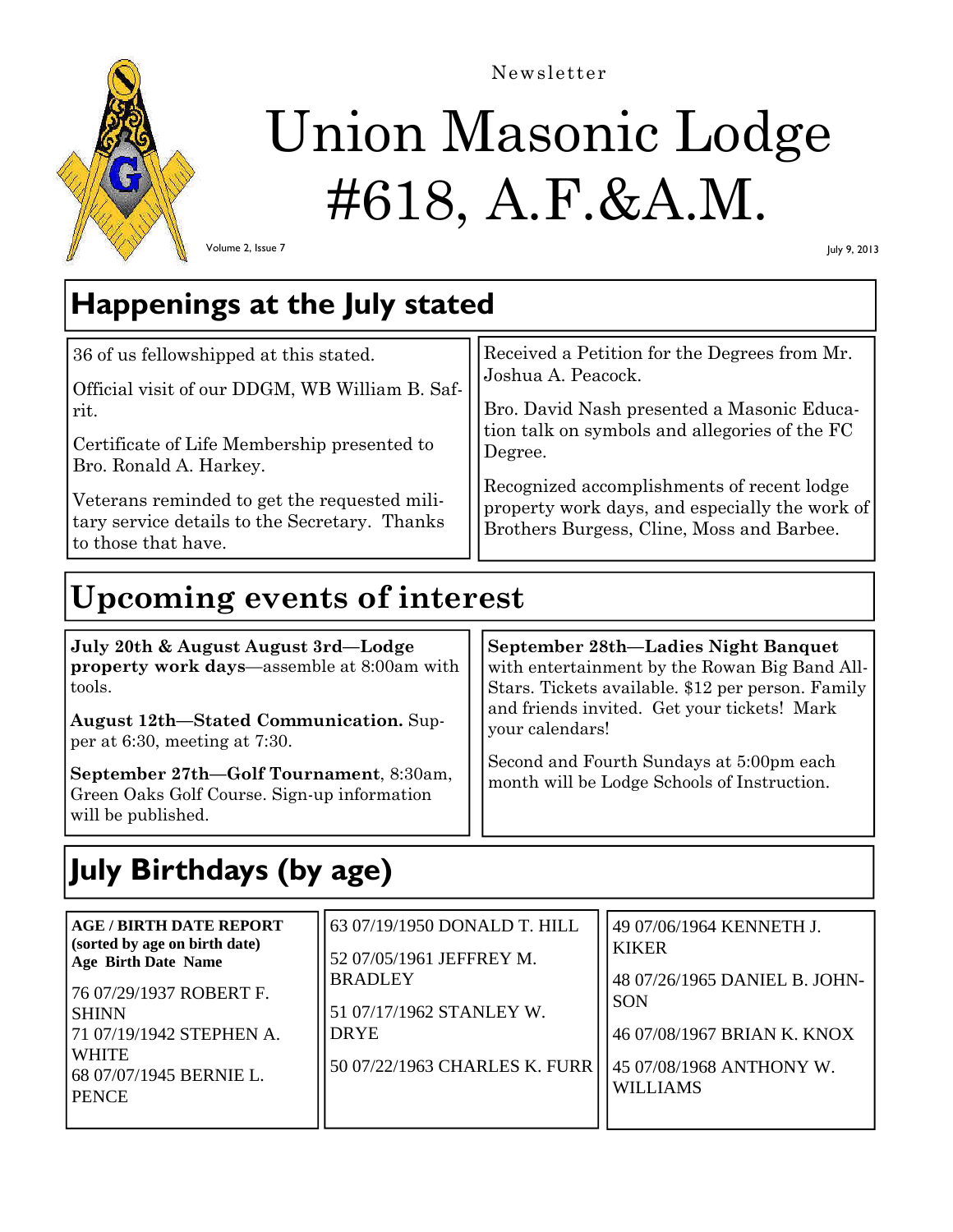## **August Birthdays (by age)**

| <b>AGE / BIRTH DATE REPORT</b><br>(sorted by age on birth date)                                                                          | 10N<br>70 08/27/1943 BARNIE F. WHIT-<br>LEY JR                                                                                                                                      | 56 08/30/1957 ALEXANDER W.<br><b>BORGEMEISTER</b><br>55 08/01/1958 TERRY G. RIDDLE                                      |
|------------------------------------------------------------------------------------------------------------------------------------------|-------------------------------------------------------------------------------------------------------------------------------------------------------------------------------------|-------------------------------------------------------------------------------------------------------------------------|
| 88 08/24/1925 PHILAS J.<br><b>HARTSELL</b><br>78 08/26/1935 J. B. SMITH<br>77 08/21/1936 LEWIS M. FLOYD<br>76 08/12/1937 HAROLD D. TUCK- | 65 08/06/1948 TOMMY D. MULLIS<br>63 08/05/1950 WILLIAM H. MOSS<br>$J\mathrm{R}$<br>62 08/05/1951 THOMAS O. EVANS<br>61 08/03/1952 RUSSELL W. HELMS<br>59 08/19/1954 RODNEY D. PHIL- | 54 08/18/1959 STEVEN L.<br><b>BROOKS</b><br>47 08/18/1966 JEFFREY D.<br><b>JONES</b><br>   43 08/07/1970 DUANE D. BURRY |
| ER, SR<br>74 08/29/1939 CHARLES K. DIX-                                                                                                  | <b>LIPS</b>                                                                                                                                                                         |                                                                                                                         |

# **Masonic Education. Endowed Membership Q&A**

**[Copied from hƩp://www.grandlodge‐nc.org/center‐for‐members‐endowed‐membership. Visit for complete info and forms.]** 

**QuesƟon: What is Endowed Membership?** 

**Answer: Endowed Membership allows a Brother to voluntarily give to his lodge an amount of money equal to his annual dues Ɵmes 21, or \$750, whichever is more. He is no longer required to pay annual dues.** 

**QuesƟon: Why is the cost of an Endowed Membership fee set at 21 Ɵmes lodge dues? Answer: The mulƟplier of 21 creates an amount that, if invested at 5%, should return interest income to your lodge equal to the same amount of money it would have received in annual dues from you.**  For instance, if your lodge dues are \$50 multiplying by 21 establishes an Endowed Membership fee of **\$1,050. At a 5% return your lodge receives \$50 in interest, the same amount it would have received in dues.** 

**QuesƟon: Is there a provision for purchasing an Endowed Membership in installments? Answer: Yes. A Brother may purchase an Endowed Membership with the opƟon to pay the fee in five equal annual installments. To determine the annual installment payment, simply mulƟply your annual dues, at the Ɵme of purchase by 5.25. Example: If your Lodge dues are \$50, \$50 X 5.25 = \$262.50 which would be your annual fee for five successive years.** 

**QuesƟon: Why is an Endowed Membership beneficial to my lodge? Answer: The interest from this money is available for use by your lodge and the Grand Lodge every year, even after your death. It is a gift that keeps on giving.** 

**QuesƟon: Why do we need Endowed Memberships?** 

**Answer: Unfortunately, we have experienced losses in membership during the past several years. These losses can have adverse effects on the finances of parƟcular lodges. If that lodge owns its build‐ ing, the cost of upkeep and operation are spread among a decreasing number of members. An Endowed Membership is a way to contribute to an endowment fund for your lodge, insuring future fi‐ nancial security.** 

**QuesƟon: Can the principal amount ever be used?** 

**Answer: The principal amount will be placed in the permanent fund of the Grand Lodge. Only the earn Fings from this fund will be distributed to the lodges. After your death, the interest earned from the money will conƟnue to be returned to your lodge and the Grand Lodge forever.** 

**QuesƟon: When will the lodge receive this interest income?** 

**Answer: The Grand Lodge makes payouts aŌer December 31 of each year, but prior to January 31 of the ensuing year for memberships.** 

 **(conƟnued on p3)**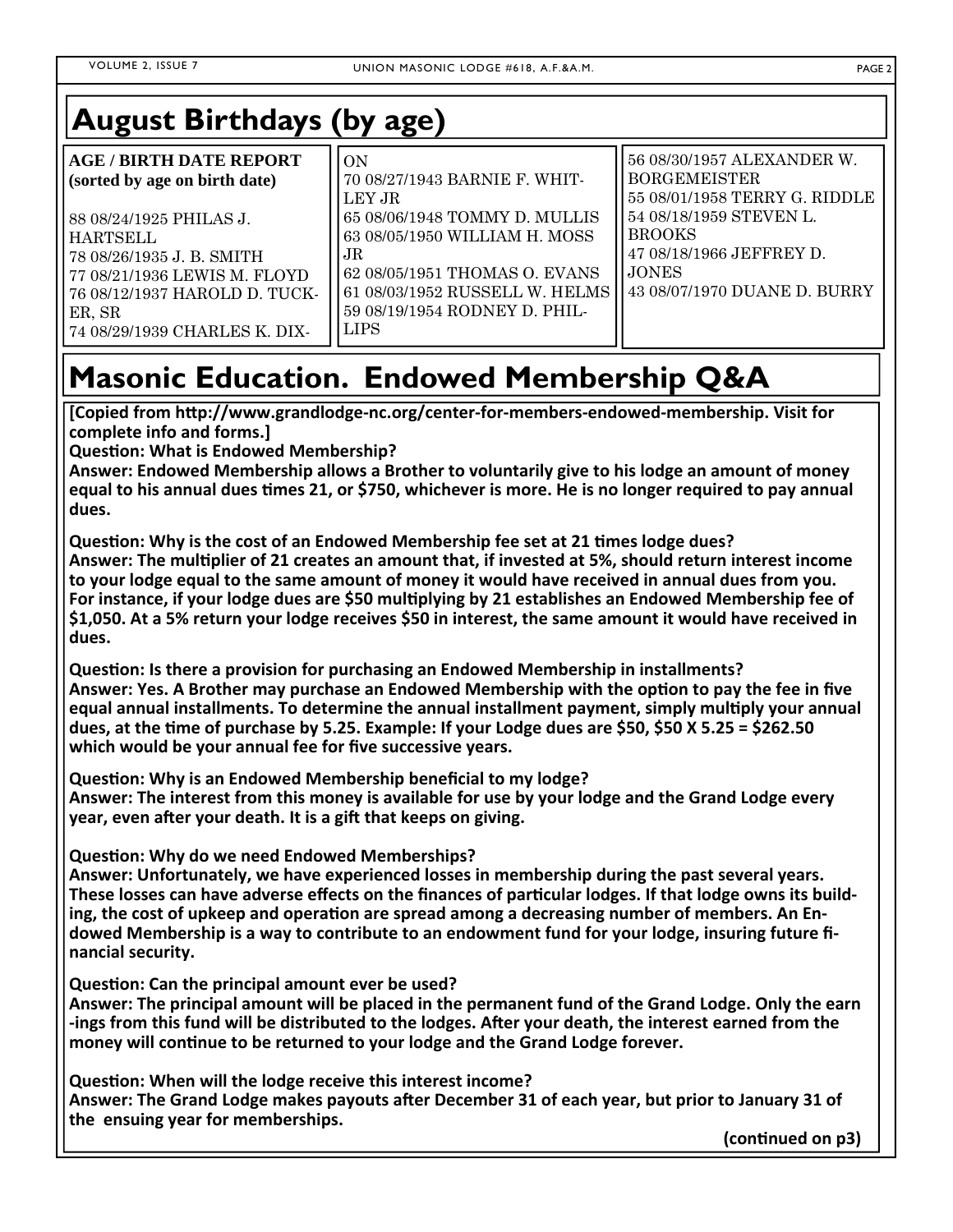#### **(conƟnued from p2)**

**QuesƟon: If the Grand Lodge per capita were to increase, would it affect me? Answer: No. An endowed member will no longer be subject to the per capita tax.** 

**QuesƟon: What takes the place of the per capita tax? Answer: To protect the lodge from future Grand Lodge per capita tax increases on endowed members, the per capita tax will be replaced with a proportionate ratio payment.** 

**QuesƟon: What does proporƟonate raƟo mean?** 

**Answer: It is a raƟo that is fixed at the Ɵme a Brother becomes an endowed member. It is the raƟo of the lodge dues to Grand Lodge per capita. Let's look again at our earlier example of \$50 dues and \$10 per capita. Of that \$50 collected by your lodge, \$10 is payable to the Grand Lodge for per capita tax. In other words, the lodge keeps 80% and the Grand Lodge gets 20%. As this raƟo is frozen at the Ɵme a Brother becomes an endowed member, a Grand Lodge per capita increase will not affect it in later years. At a 5% return the example lodge receives \$50 in interest, the same amount it would have re‐ ceived in dues. The lodge conƟnues to get 80% of the money earned and the Grand Lodge keeps 20% in lieu of per capita tax.** 

**QuesƟon: What happens if interest rates are above 5%?** 

**Answer: Lodges and the Grand Lodge benefit! Let's again use the example of dues of \$50 and an En‐ dowed Membership fee of \$1,000. If we earn 8% interest on the \$1,000 it will return \$80. This will be divided 80%, or \$64, to the lodge and 20%, or \$16, to the Grand Lodge.** 

**QuesƟon: We don't expect interest rates to fall below 5%, but what if they do? Answer: If interest rates fall below 5% then, the Lodge will receive less than it would have received in dues. We hope that will never happen. However, if it does occur, the Grand Lodge porƟon is also re‐ duced. Remember that the proporƟonate raƟo paid to Grand Lodge is based on the interest earned. So in this case, Grand Lodge would receive less than it would have normally received in per capita tax. The Grand Lodge shares in the loss.** 

**QuesƟon: Is there a reduced rate for older members?** 

**Answer: No. The program is not really designed as a membership program. Its intent is to create a trust fund for lodges. The primary funding of this account is from Endowed or Memorial Endowed Memberships. It is a way for a Brother to make a voluntary, long-term financial contribution to his <b>mate lodge and Grand Lodge.** 

**QuesƟon: What if I transfer my membership to another lodge?** 

**Answer: If you affiliate with another North Carolina lodge, your Endowed Membership may move with you. If you affiliate with a lodge outside North Carolina, the Endowed Membership fee remains with that North Carolina lodge. If you affiliate with a lodge outside North Carolina and later return to your North Carolina lodge, your Endowed Membership is restored. If you join another North Carolina lodge, you may transfer your Endowed Membership by paying 21 Ɵmes the difference in lodge dues.** 

**QuesƟon: What happens if an endowed member is suspended or expelled for un‐Masonic conduct? Answer: The applicaƟon form for Endowed Membership states that the applicant understands the En‐ dowed Membership fee is non‐refundable. So, even though a Brother may be suspended or expelled and may not have a dues card, the money remains with the lodge.** 

**QuesƟon: Has any other Grand Lodge implemented endowed membership and, if so, has it been suc‐ cessful?** 

**Answer: Yes, several grand lodges have adopted endowed membership programs. Our Endowed Membership program is closely paƩerned aŌer that of the Grand Lodge of Louisiana, where it has been very successful.** 

 **(conƟnued on p4)**